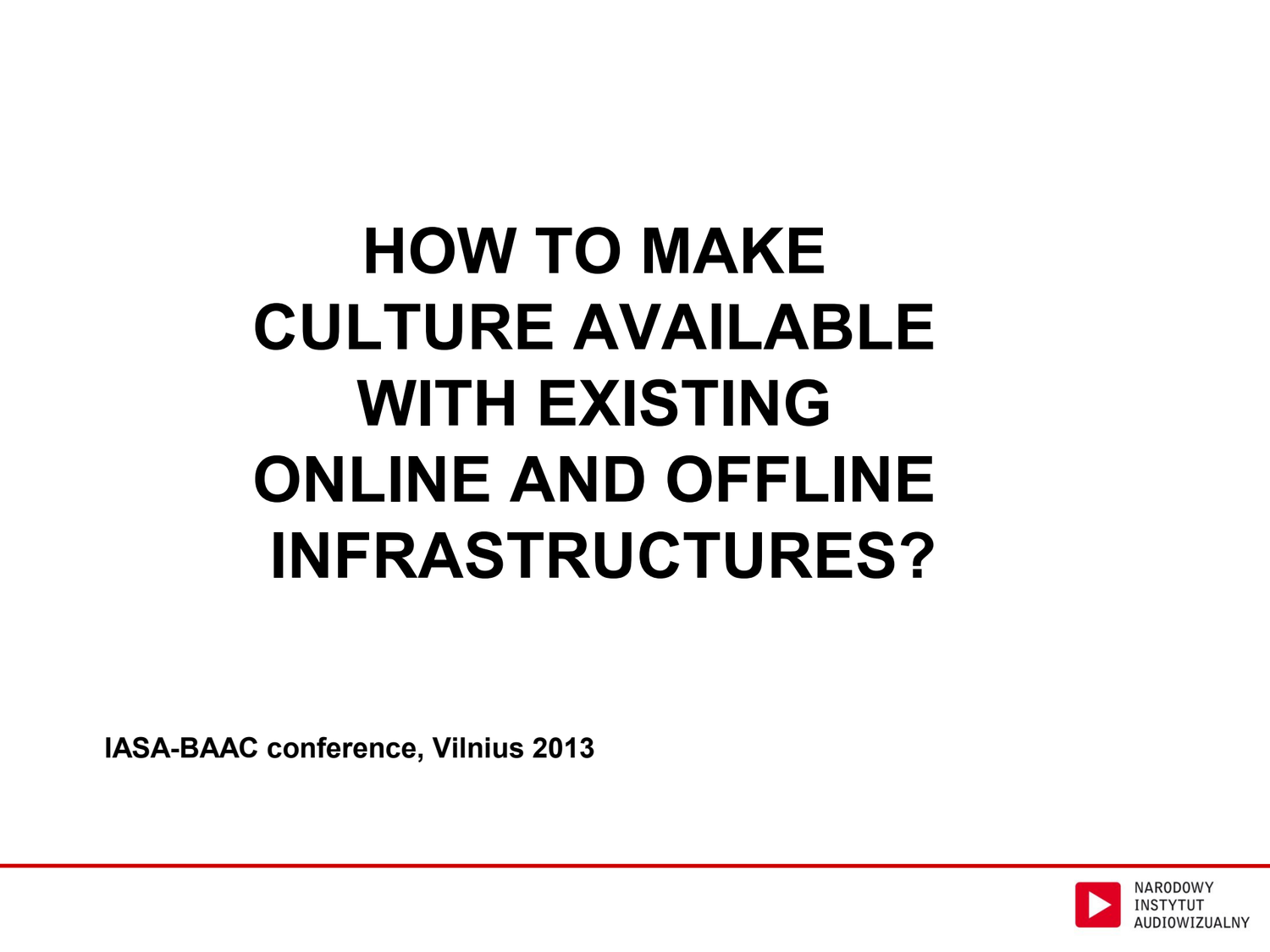- **1. National Audiovisual Institute NInA / background**
- **2. online/offline -> where we are?**
- **3. past-present-future -> programme strategy**
- **4. infrastructure and accessibility**
- **5. content, interface, user: NINATEKA.PL**

**IASA-BAAC conference, Vilnius 2013**

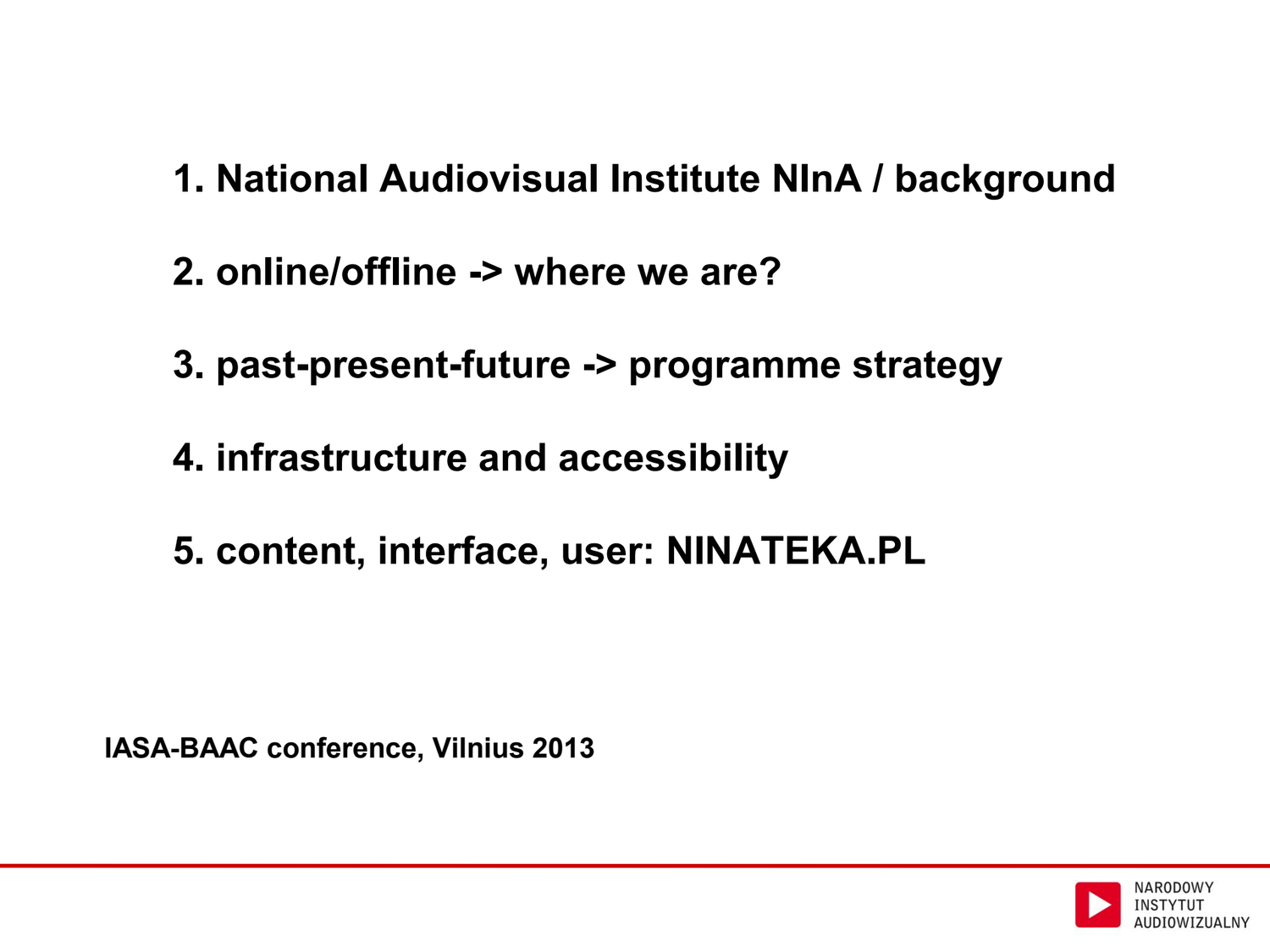## **HOW TO MAKE CULTURE AVAILABLE WITH EXISTING ONLINE AND OFFLINE INFRASTRUCTURES?**

**In NInA's case it means:**

**WHERE DO ONLINE AND OFFLINE LIFES CROSS EACH OTHER? WHICH ONLINE TOOLS CAN INSPIRE OFFLINE ACTIVITIES? HOW TO ATTRACT THE AUDIENCE / USERS WITH CULTURE? HOW TO DEAL WITH ARCHIVES AND AV CONTENT IN THIS CONTEXT?**

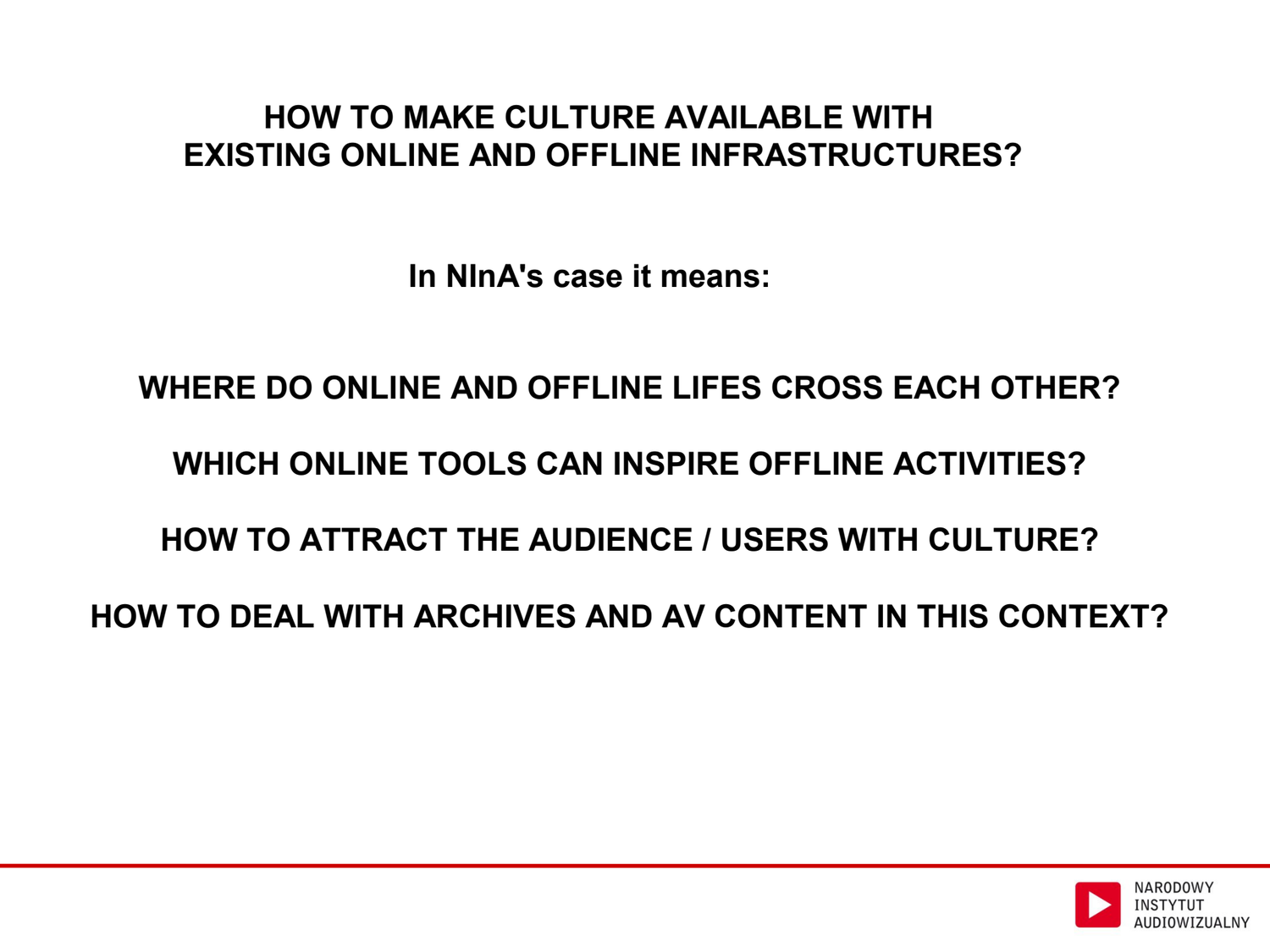# **1. NInA / background**



**formerly (2005-2009): a publishing house**

## **POLSKIE WYDAWNICTWO AUDIOWIZUALNE (PWA)**

**mission:**

**\_publishings (music, theatre, documentary, animation) \_recording of performing arts \_festivals**



**today (since 2009): an interdisciplinary cultural institution** 

## **NARODOWY INSTYTUT AUDIOWIZUALNY (NInA)**

**mission: \_digitisation &archiving \_coproductions \_collaboration with public broadcasters \_enabling access to AV heritage \_media education \_ artistic events**

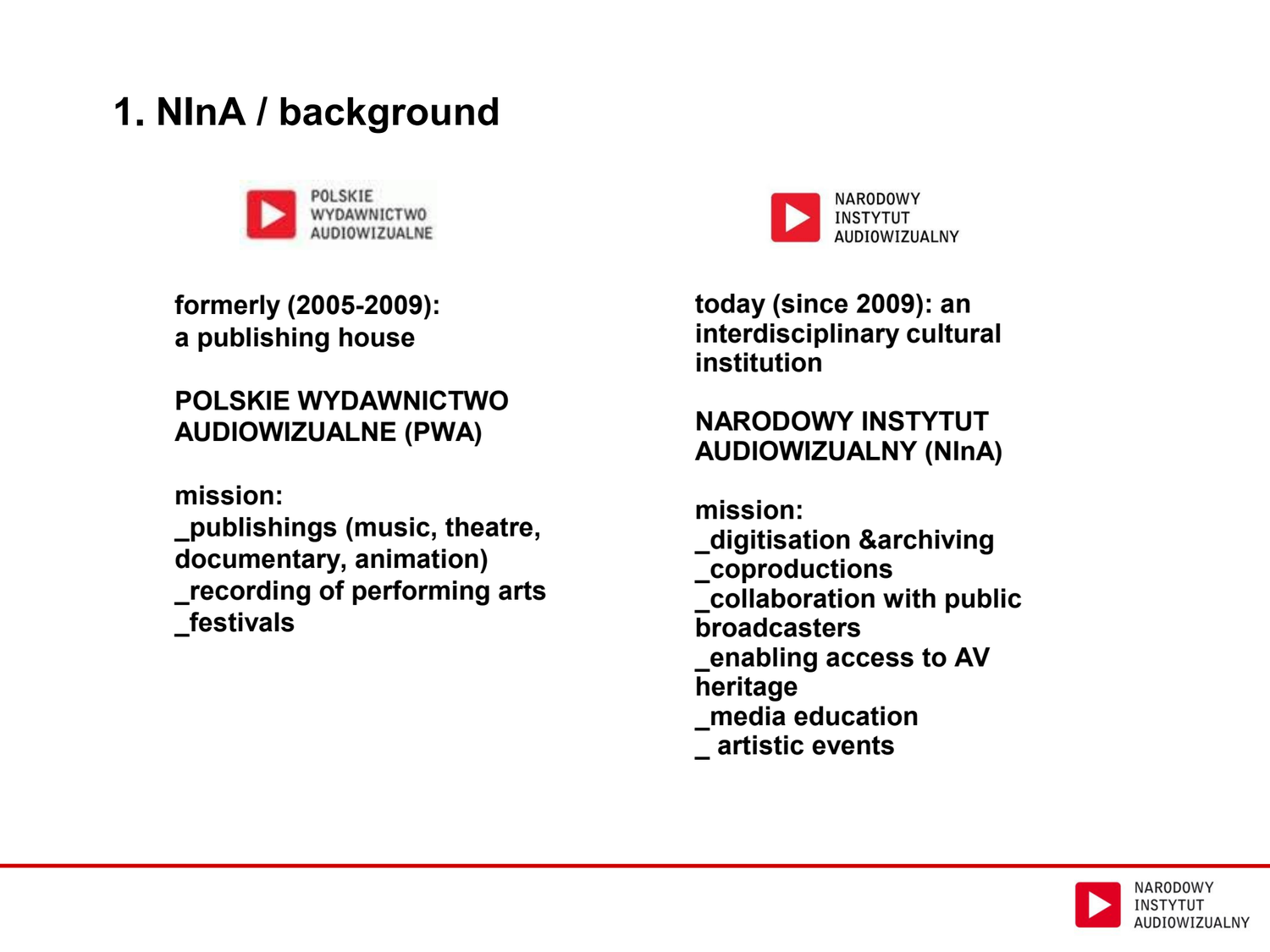## **from publishing DVD to distributing online**









etiud.

Piwowski

**BE36** 

Uwertura | Marek

etiuda

Piwowski

14:20:1

 $5.839$ 

etiuda

Muchotłuk | Marek

Wojciech Młynarski | Rozmowy poszczególne



Tomasz Stańko | Rozmowy poszczególne



wywiad/rozmowa Wiesław Myśliwski | Rozmowy poszczególne



Zygmunt Bauman | mowy poszczególne Ro



etiuda Improwizacja na temat Rejsu"| Komentarz<br>subiektywny | Filmoteka Szkolna

wywiad/rozmowa

Kazimierz Kutz | Rozmowy poszczególne



**1: 58'06"** wykła

wypowied.

reporta: Wejdź na poziom 2.0 |<br>Świadomi mediów 2011

Witajcie w kulturze

konwergencji |Henry

Jenkins | Media, sztuka,<br>dziedzictwo 2006

Grupa panGenerator |<br>Kultura odnawialna 2010

Status: obywatel 2012

**NARODOWY** 

AUDIOWIZUALNY

**INSTYTUT** 



baika

Giersz

baika

animacia

**EXEMI** 

Wiosenne przygody<br>krasnala | Witold Giersz

animacia

Koń | Witold Giersz

Podarta książka | Witold

**Part of the Second** 

W krainie dinozaurów |

Ratuj – dziadziu! | Ryszard<br>Słapczyński

Stefan Szwakopf



Słoń | Agnieszka Osiecka



dokument Sławomir Mrożek | Finezje literackie | 1/5



Według Mrożka | Ignacy<br>Szczepański



dokument Sławomir Mrożek |<br>Finezje literackie | 2/5



Sławomir Mrożek | Finezje literackie | 3/5



wywiad/rozmowa Przedział na sto i więcej osób | Marek Piwowsk







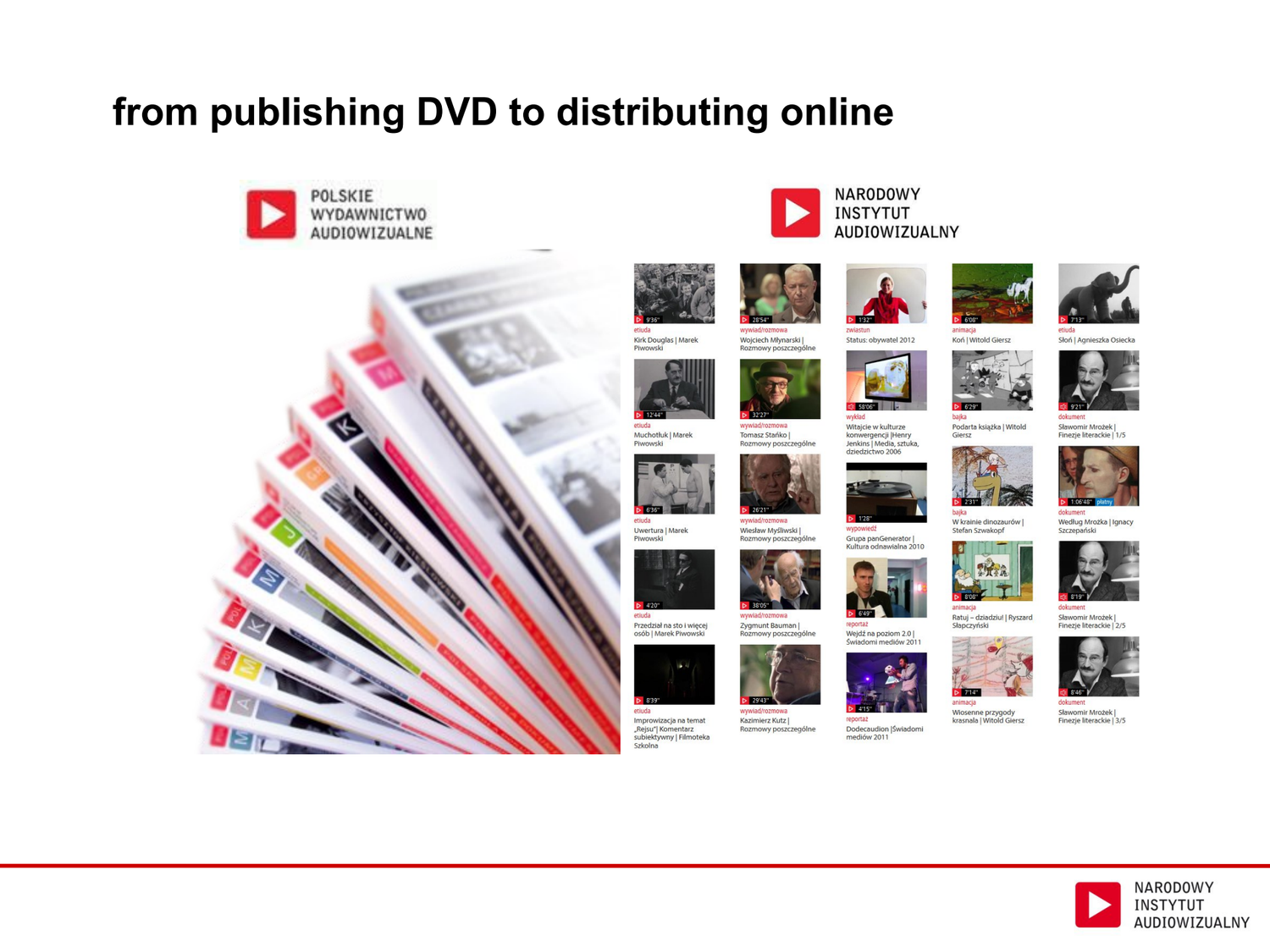## **2. online/offline -> where we are?**

**NInA exists among other institutions dealing with archives, film, audiovisual heritage and contemporary culture such as:**

**\_Polish Television (Telewizja Polska S.A.) \_Polish Radio (Polskie Radio S.A.) \_National Film Archives (Filmoteka Narodowa) \_National Digital Archives (Narodowe Archiwum Cyfrowe) \_Łodź Film School (Państwowa Wyższa Szkoła Filmowa, Telewizyjna i Teatralna) \_National Heritage Board of Poland (Narodowy Instytut Dziedzictwa) \_Polish Film Institute (Polski Instytut Sztuki Filmowej) \_National Library of Poland (Biblioteka Narodowa) and among others production film studios and GLAM organizations**

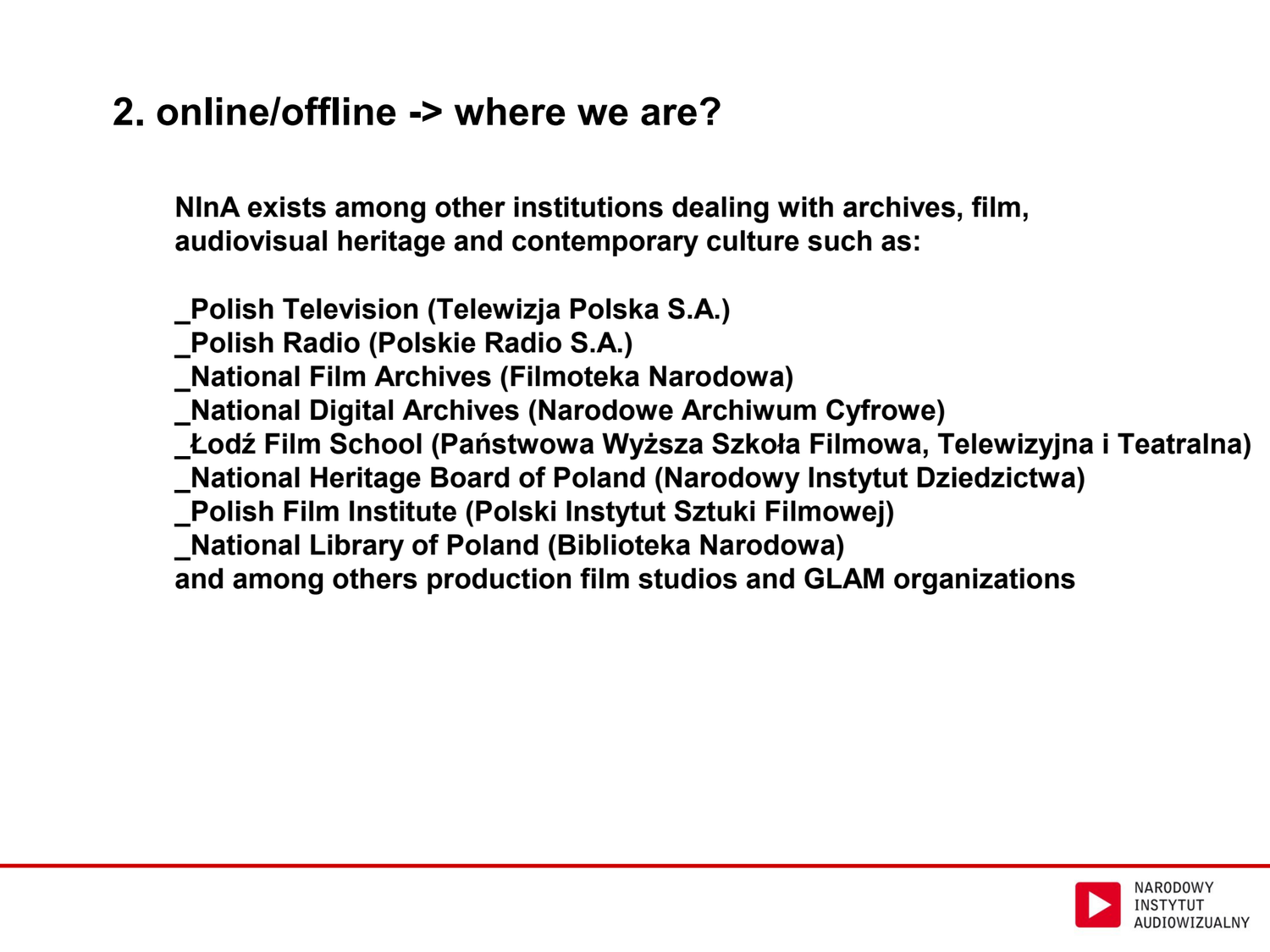# **NInA digital archive – context**

**Diversification of resources:**

**\_selected digitized archives from public broadcasters \_NInA's productions and coproductions \_content digitized by NInA in frame of government funding programmes \_culture institutions, NGO's and GLAM organizations archives \_private archives**

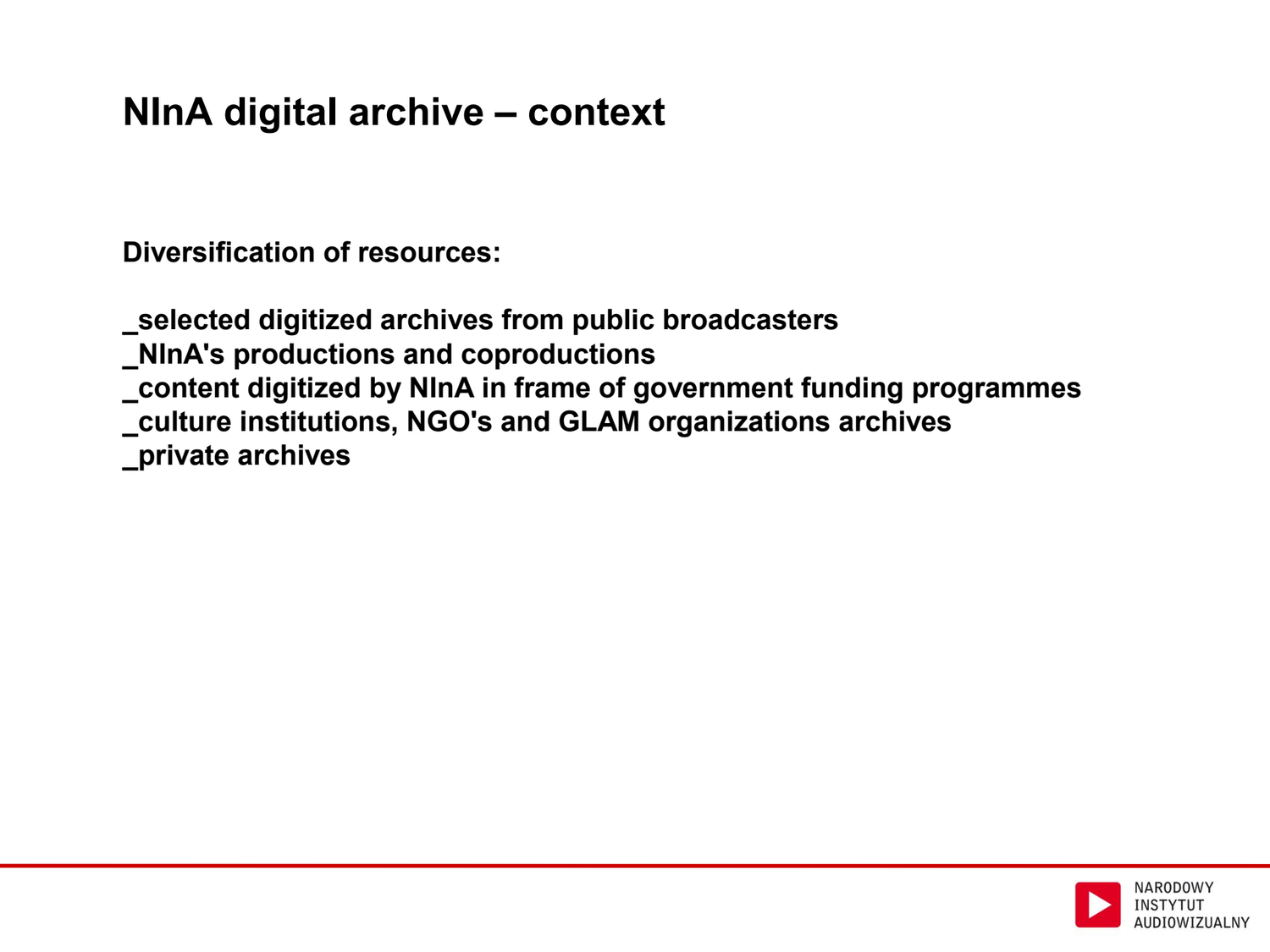## **online & offline – paralel ways**

## **ONLINE**

**\_thematic websites: Ninateka.pl, dwutygodnik.com, biweekly.pl, muzykotekaszkolna.pl, culturecongress.eu \_online streaaming \_online festivals**

## **OFFLINE**

 **\_artistic events: concerts, festivals**

 **\_conferences**

 **\_meetings**

 **\_public screenings of NInA productions \_workshops**

 **\_ visiting audiovisual library**

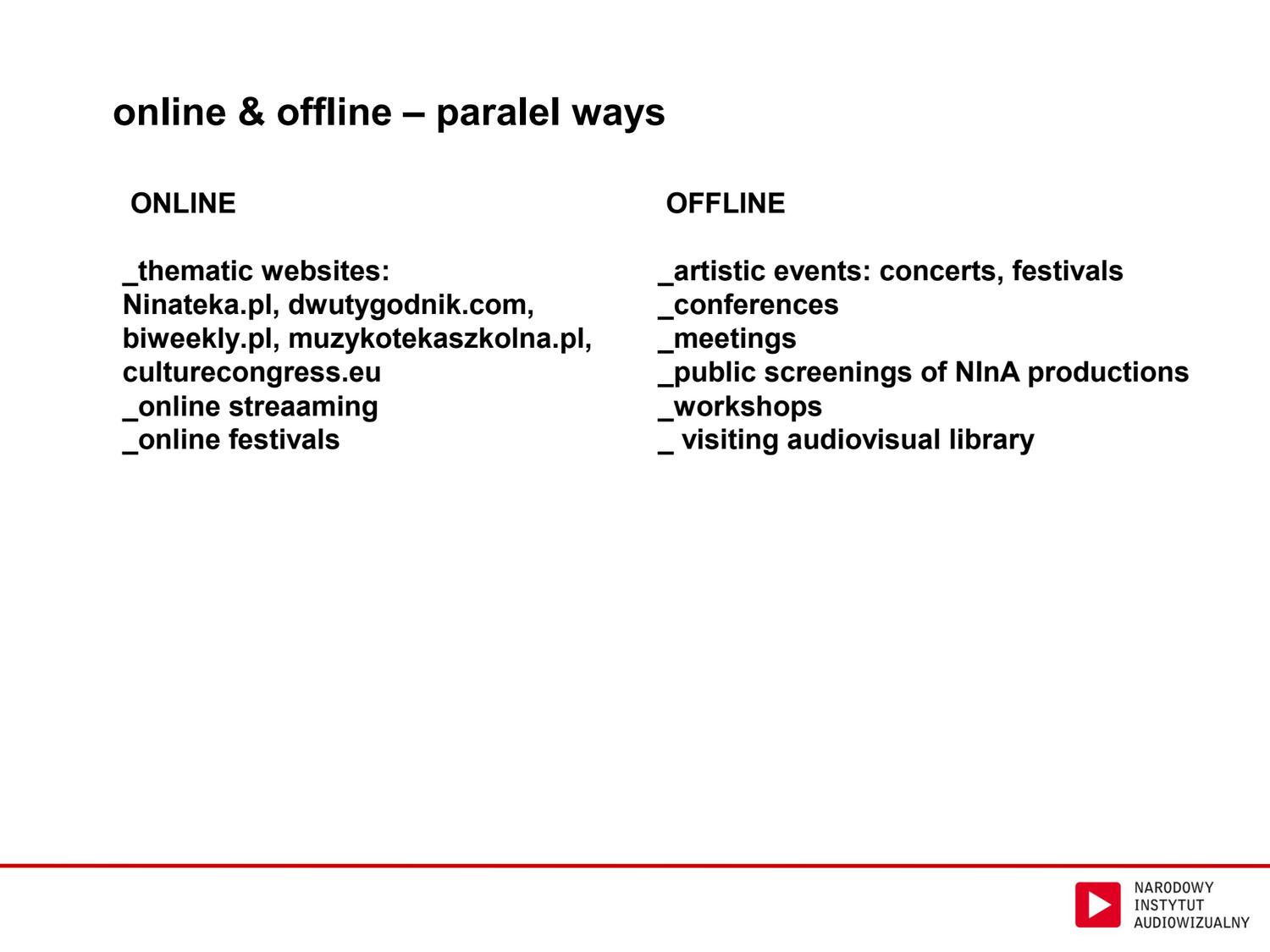# **from born digital to live performances**



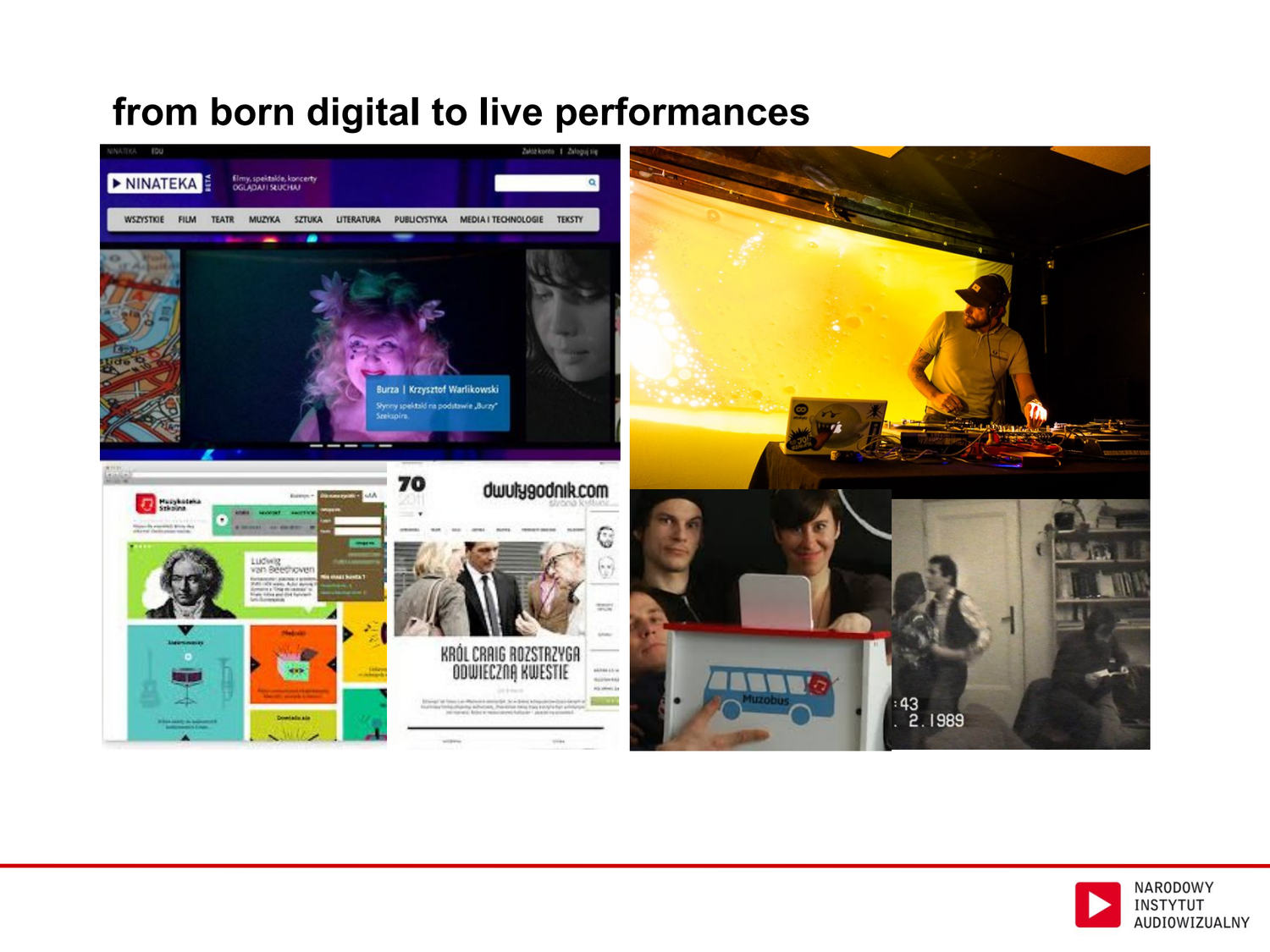## **3. past-present-future -> programme strategy**

**programme principles:**

**\_pro-user approach \_curatorial projects providing wide scope of context \_archives as a source for contemporary culture \_mixing context, people, places \_online has its continuation in offline actions and vice versa**

**key words:**

**\_24/7 access to culture \_living archives \_remix / reload /reinterpretation \_do it your self \_democratic content**

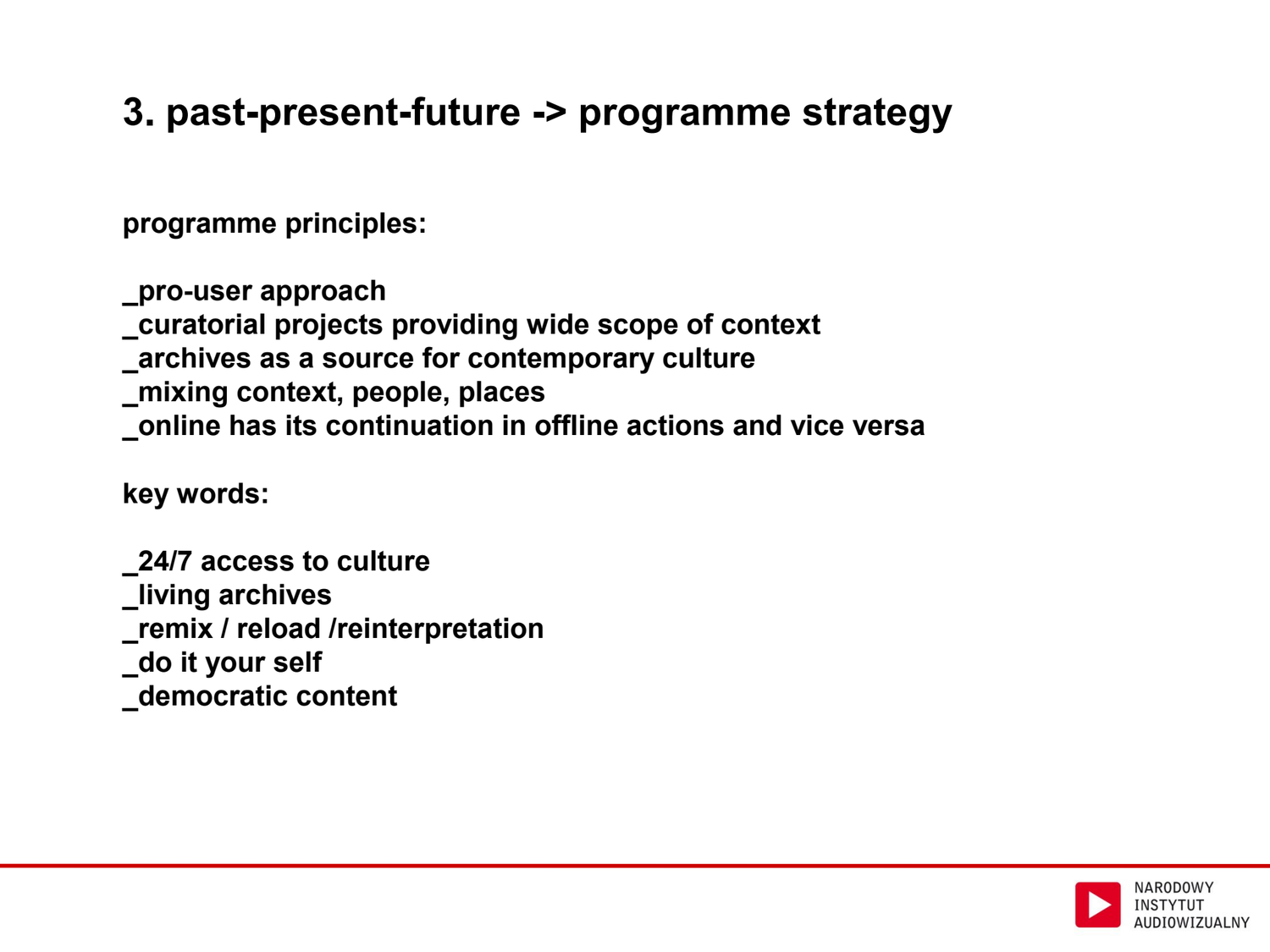## **4. infrastructure and accessibility**

**Today:**

**In 2015 (work in progress):**

**\_online projects \_events in external venues \_cooperation with other instititions \_NInA headquater = office space**

**\_renovation of NInA building \_new venue ready in 2015 \_pro-user approach \_new NInA will transform into open, public venue \_new NINATEKA,workshops, screenings, AIR, conferences \_daily programme \_bar/cafe**

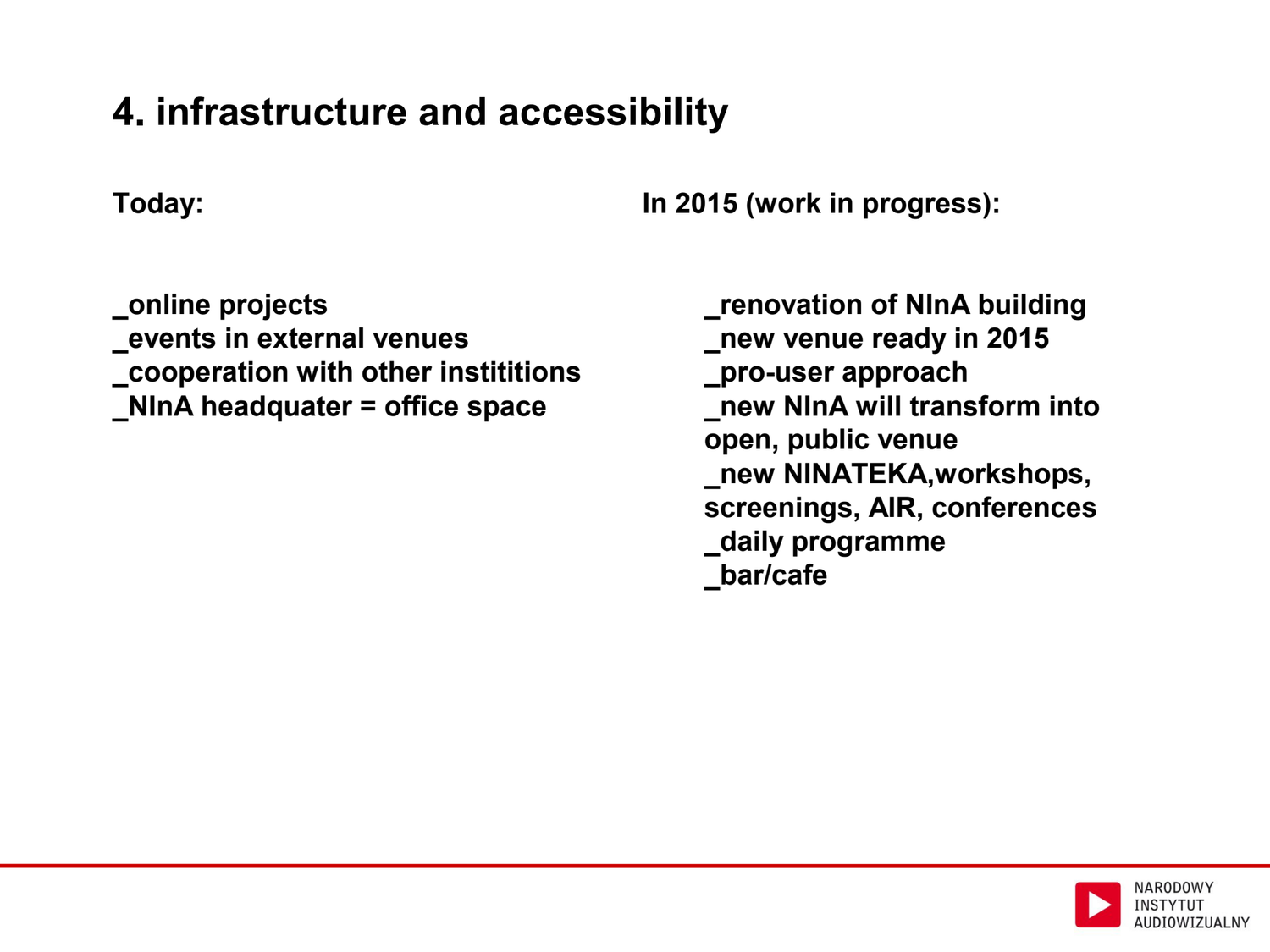## **new venue**



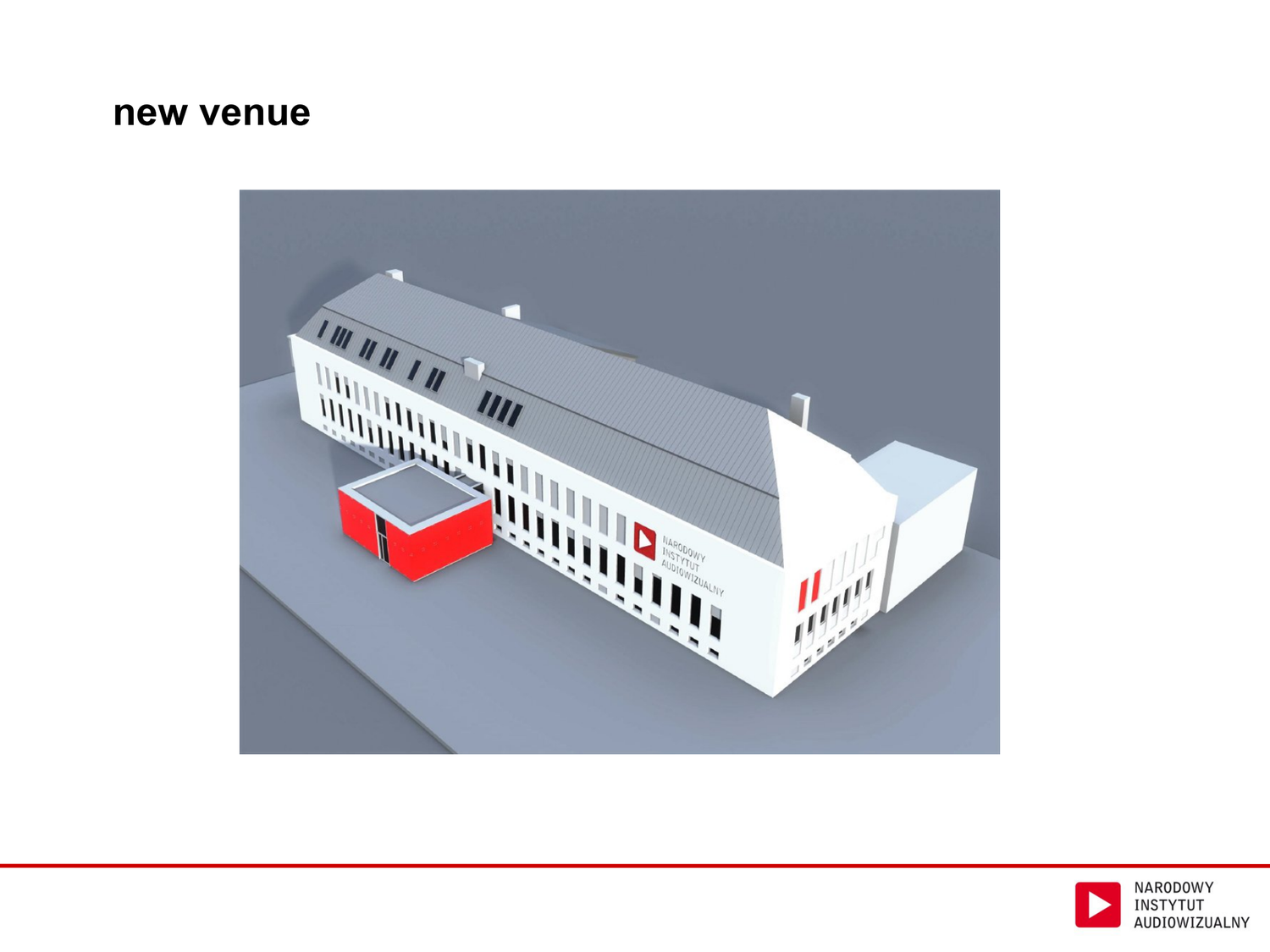## **5. content, interface, user: NINATEKA.PL**



- **\_NINA multimedia online library**
- **\_consist of almost 3000 records video & audio**
- **\_several thematic categories**
- **\_ live streaming of culture events**
- **\_more than 98% of content free of charge**

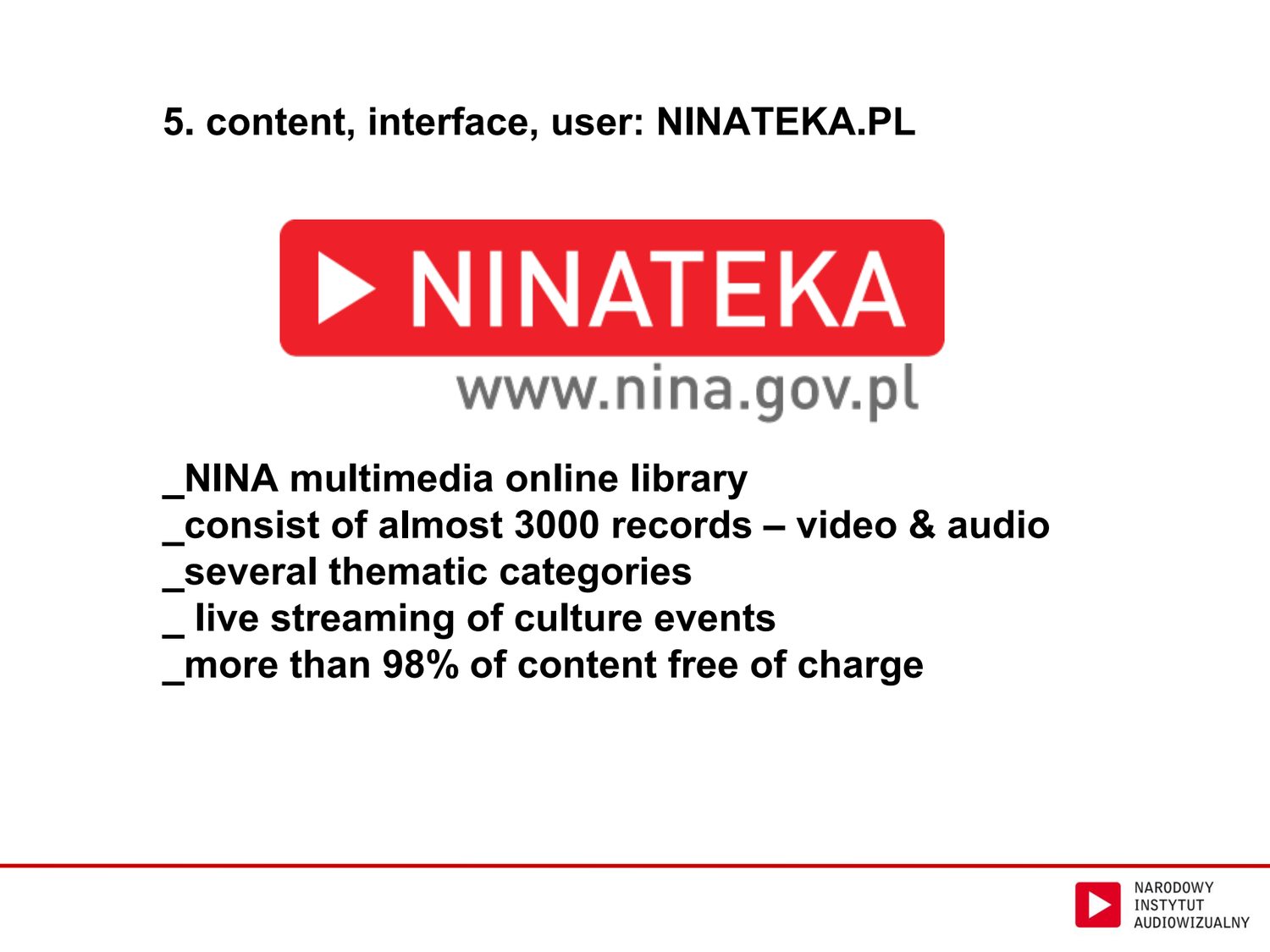# **5. content, interface, user: NINATEKA.PL**

**pro-user approach:**

**\_catalogue with several categories: film, theatre, music, literature, visual arts, new technologies**

**\_easy searching tools**

**\_unique content: classics of Polish documentary and animation, opera and theatre performances, interviews, tutorials, lectures, concerts**

**\_content distribution based on: topic of the week, collections, online festivals**

**\_section for schools**

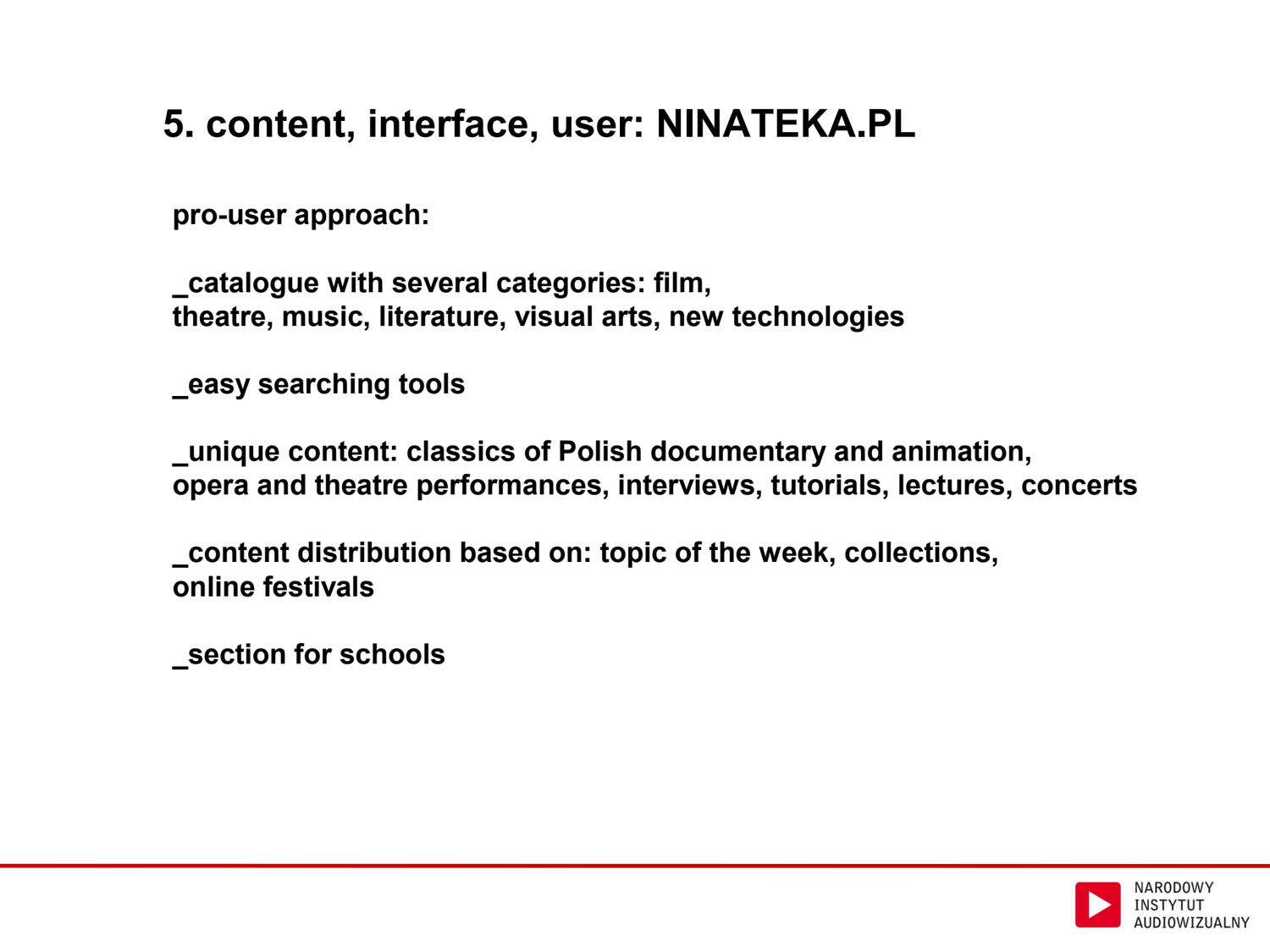# **visit NINATEKA.PL !**